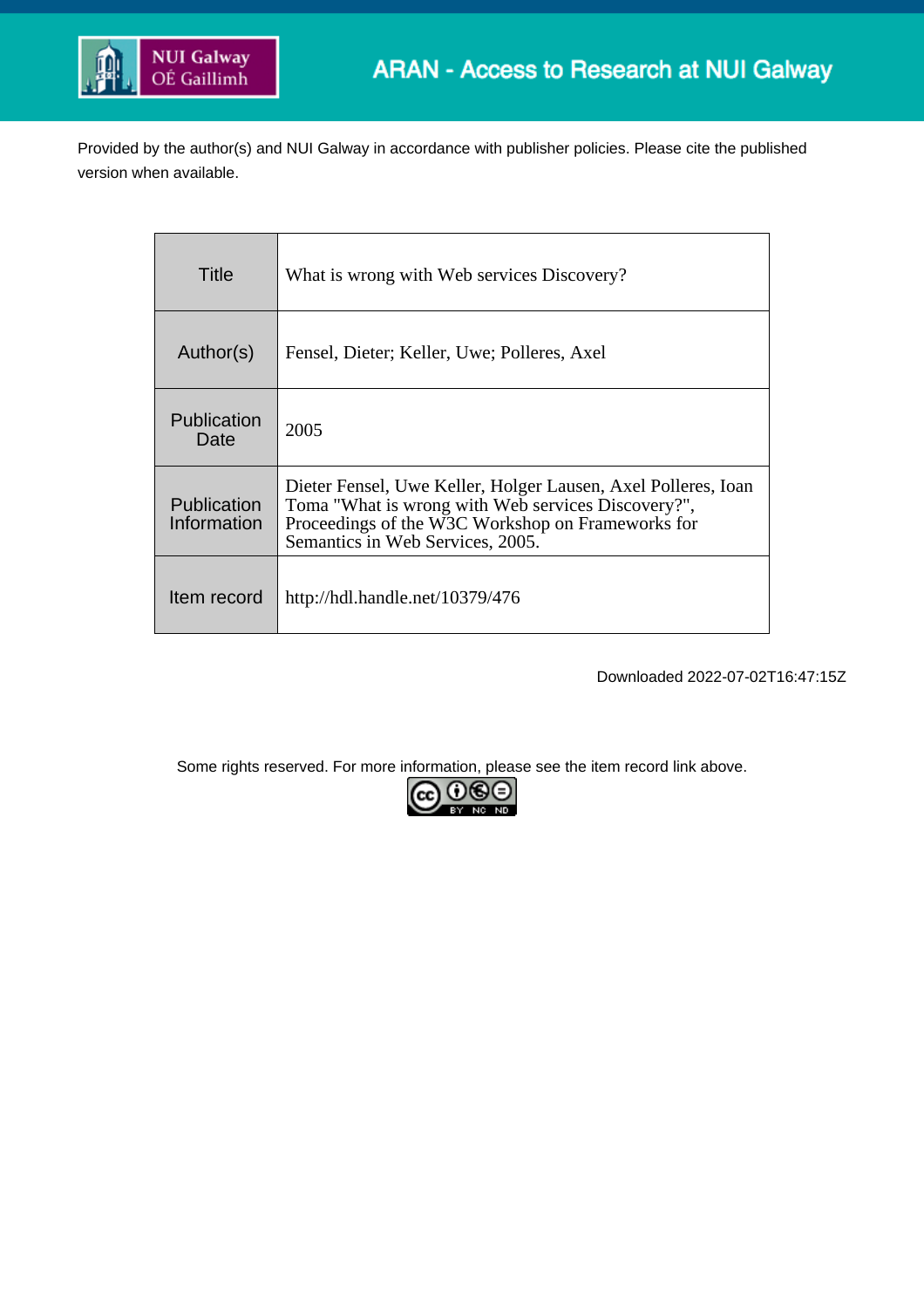# *WWW OR WHAT IS WRONG WITH WEB SERVICE* **DISCOVERY**

### Position Paper for the Workshop on Frameworks for Semantics in Web Services, Innsbruck, Austria, June 2005

#### **Authors:**

Dieter Fensel Uwe Keller Holger Lausen Axel Polleres Ioan Toma

Digital Enterprise Research Institute (DERI) National University of Ireland, Galway, Ireland University of Innsbruck, Austria Email: {dieter.fensel, uwe.keller, holger.lausen, axel.polleres, ioan.toma} 'at' deri.org

## **ABSTRACT**

Various proposals for automating the discovery of Web services are available. Most of them regard the terms *service* and *Web service* as synonymous. We believe these two terms are not equivalent and it is relevant to distinguish them and to explore their relation. We argue that this fundamental distinction is necessary in order to achieve scalable and realistic Semantic Web service Discovery. Thus, we advocate a proper conceptual model following the distinction of these notions. Our model takes into account Goals, Abstract Goals, Web services and Services, in order to enable efficient and scalable discovery which matches the expectations of service requesters.

### **INTRODUCTION**

The Internet and the World Wide Web are tremendous success stories and have changed the way we publish and communicate information in our modern society. Web services now start to add a new level of functionality on top of the existing Web and transform them from a place where we share and find data to a place where we find and share dedicated services and functionalities too. Finding suitable Web services that help to achieve a certain goal is widely considered as a key task in a such shared global marketplace of services. Semantic description of what is provided by a Web service allows the automation of the process (or parts of it) and therefore dynamically adapting software systems using a service-oriented architecture. An efficient solution of the discovery problem allows for a cost-effective construction of software systems from pre-existing components whereby single elements in the system's architecture can be dynamically exchanged. Various proposals for automating the discovery of Web services are available (e.g. [Paolucci et al., 2002], [Li and Horrocks, 2003]). These often regard the terms *service* and *Web service* as synonymous. We believe these two terms are not equivalent and, furthermore, it is relevant to distinguish them and to explore their relation, as done in [Preist, 2004] and [Baida et al., 2004]. We argue that this fundamental distinction is necessary in order to achieve scalable and realistic Semantic Web service Discovery.

The need for such distinction becomes more evident if we think about a prototypical e-business scenario: a user wants to get a specific service that provides some real-value for him. Web services are technological means for accessing or specifying services offered by some specific provider. In a sense a Web service is an access point to services of a particular provider. Users are not specifically interested in Web services but rather in the services that can be delivered by a specific provider. Clients think in terms of services whereas providers advertise sets of services they are able to offer to their clients (using a technical entity Web service). Hence, the description of a Web service is the smallest unit of advertisement for providers.

Consequently we advocate a proper conceptual model for a discovery process based on the distinction between the two notions and the distinction between goals, abstract goals, Web services and services, in order to enable service discovery. We make a clear-cut distinction between Web service discovery and service discovery, where we focus on the former in this position statement: This paper presents our understanding of the terms *service* and *Web service* by means of a simple example and their distinction and interrelation. Given this distinction, we propose a conceptual framework for discovery and briefly discuss the advantages of the proposed model.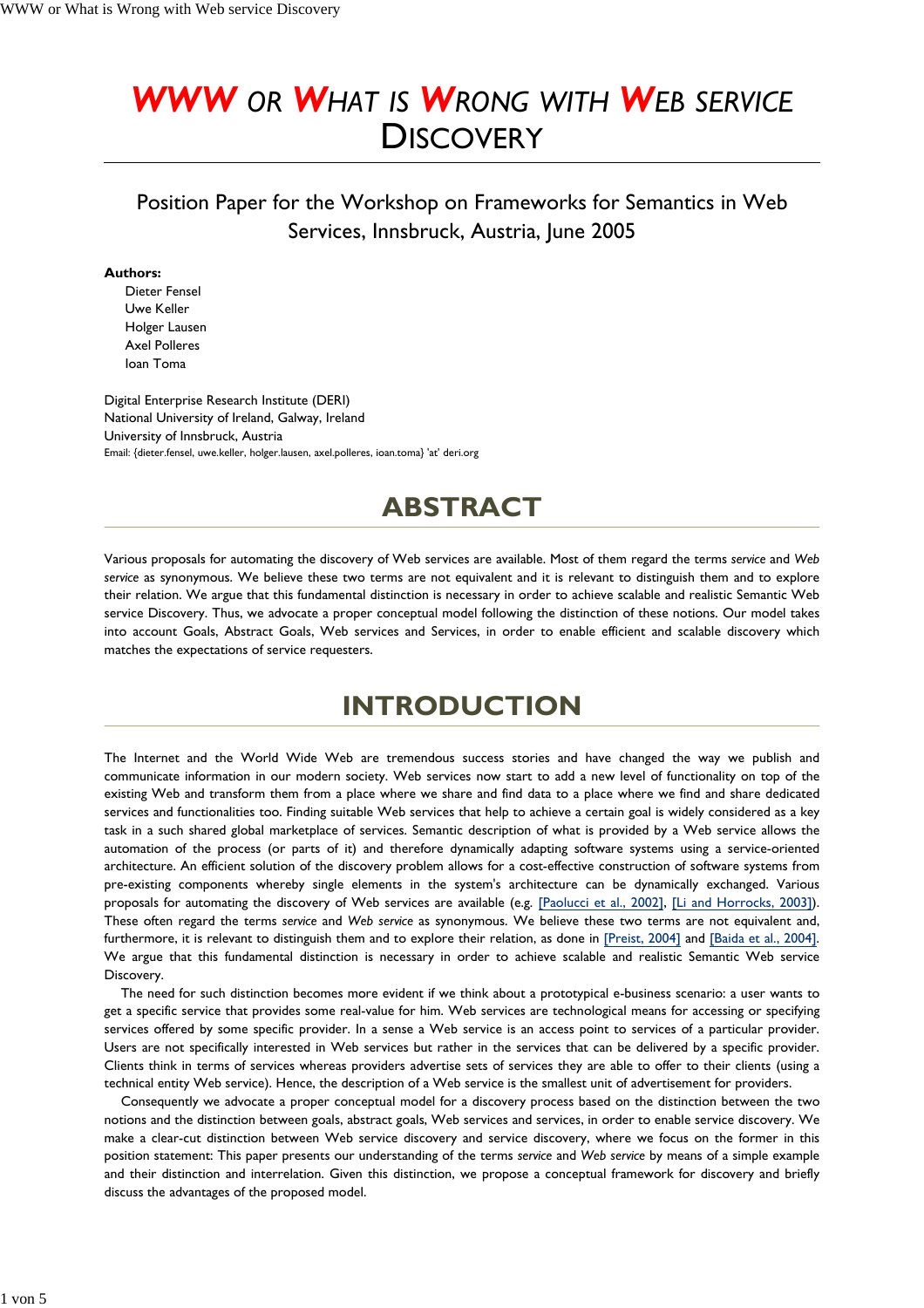### **SERVICE AND WEB SERVICE**

The notion of *service* is used in different communities and even within the same communities in various ways as it has been pointed out in [Preist, 2004]. Many people have a different understanding of the term *service* which causes a lot of confusion and makes it hard to compare different work directly. For example, in the business community a *service* is seen as *a business activity that often results in intangible outcomes or benefits* [Baida et al., 2004], while in computer science the terms *service* and *Web service* are often regarded as interchangeable to name *a software entity accessible over the Internet*.

In this Section we want to clarify what precisely we understand by the two notions *service* and *Web service* and thus implicitly what kind of entities we aim to semantically describe and locate.

#### **Service**

Following [Preist, 2004] we consider a service as *a provision of value to a client in some domain*. A service represents the kind of entity, a user is interested in and that he wants to have discovered. As an example, let us consider a user who wants to book a train ticket from Innsbruck to Munich on a given date. The service he is looking for, is the provision of a train ticket with the specified constraints. Such provision is independent on how the supplier and the provider interact, i.e., it does not matter whether the requester goes to a train tickets office or uses the train Web site to book his trip.

#### **Web service**

A Web service is defined in [Preist, 2004] as *a computational entity accessible over the Internet (using Web service standards and protocols)*. Coming back to our previous example, a railway company might provide a software component accessible via Web service standards, i.e., a Web service to request the booking of a trip. Thus, the Web service is an electronic means by which a client is able to request a specific service from a provider, but not the service itself. Therefore, we understand the term *Web service* as a means to request a service over the Internet, described using agreed standards.

#### **Web service descriptions**

As introduced before, a Web service is used by clients to request the actual provision of a service fulfilling some requester need. In order to identify an appropriate Web service for a specified requester need, the Web service must describe what services it is actually able to provide. However, while the requester needs will be often concrete e.g. travelling by train from Innsbruck to Munich on a concrete date, a Web service will often be by providers used to offer a (potentially large) set of related services e.g. booking of trips from a given train company. Even though we would expect a provider to adequately describe the set of services that can be requested (using a specific Web Service), two observations make this expectation rather unrealistic:

- **Information volume**: describing all the services that can be requested using a given Web service will, in many cases, imply the consideration of the whole provider database during discovery e.g. a Web service to book trips from a given train company will have to describe all the train connections, from all origins to all destinations, and on all dates that the train company can provide. The information volumes involved in such a scenario are rather unmanageable for reasoning systems today. A scalable discovery process thus can not exclusively be based on very precise descriptions and logical reasoning at the same time. Some sort of abstraction in descriptions is needed to simplify both, reasoning as well as the description of all services to be advertised by a provider.
- **Dynamics**: the set of services accessible via a Web service in general is dynamic over time. For example, the set of train trips that can be booked using an train company Web service will depend on seat availability, which will change over time. Maintaining an accurate list of the services provided by the Web service would imply updating the Web service description every time some dynamic condition changes. Even if the description of a Web service functionality does not have to be literally changed , at least some interaction with the providers then is needed during the discovery process to achieve accurate discovery results. Such a communication can be expected to be rather expensive (in contrast to standard computation steps during discovery) and hence should be kept at a minimum in a scalable process.

Given the observations above, we do not expect Web services to describe the complete set of services they can provide. Instead, we expect Web services to describe an abstraction of the set of services that can be requested i.e. a simpler, static characterization of the kind of services that can be accessed via the Web service. For example, the train company Web service from our example will declare that it can be used to request the booking of train trips from any destination in Austria to any other destination in Austria or Germany, not detailing all the possible concrete itineraries and dates, and independently of dynamic conditions such as seat availability or weather conditions. We call such static characterization of the services provided by a Web service, an *Web service description*. The concrete service the requester is looking for will be given by a *service description*.

Further we see semantic annotations of Web services as important descriptions that make automation of Web service discovery possible. Having semantically meaningful and machine processable descriptions allow computers to support discovery and turn it into a powerful and cost-effective process. These annotations naturally lead to the notion of Semantic Web services, which are semantically self-described Web services. In order to find concrete services provided by a particular Web service, we still have directly interact with the Web service. Semantic Web services do not replace Web services but they only help to find the latter ones. They do not provide semantic descriptions for each individual concrete service. If such an assumption holds, Web services are not longer necessary, at least for the discovery process, which in this case requires a huge reasoning effort.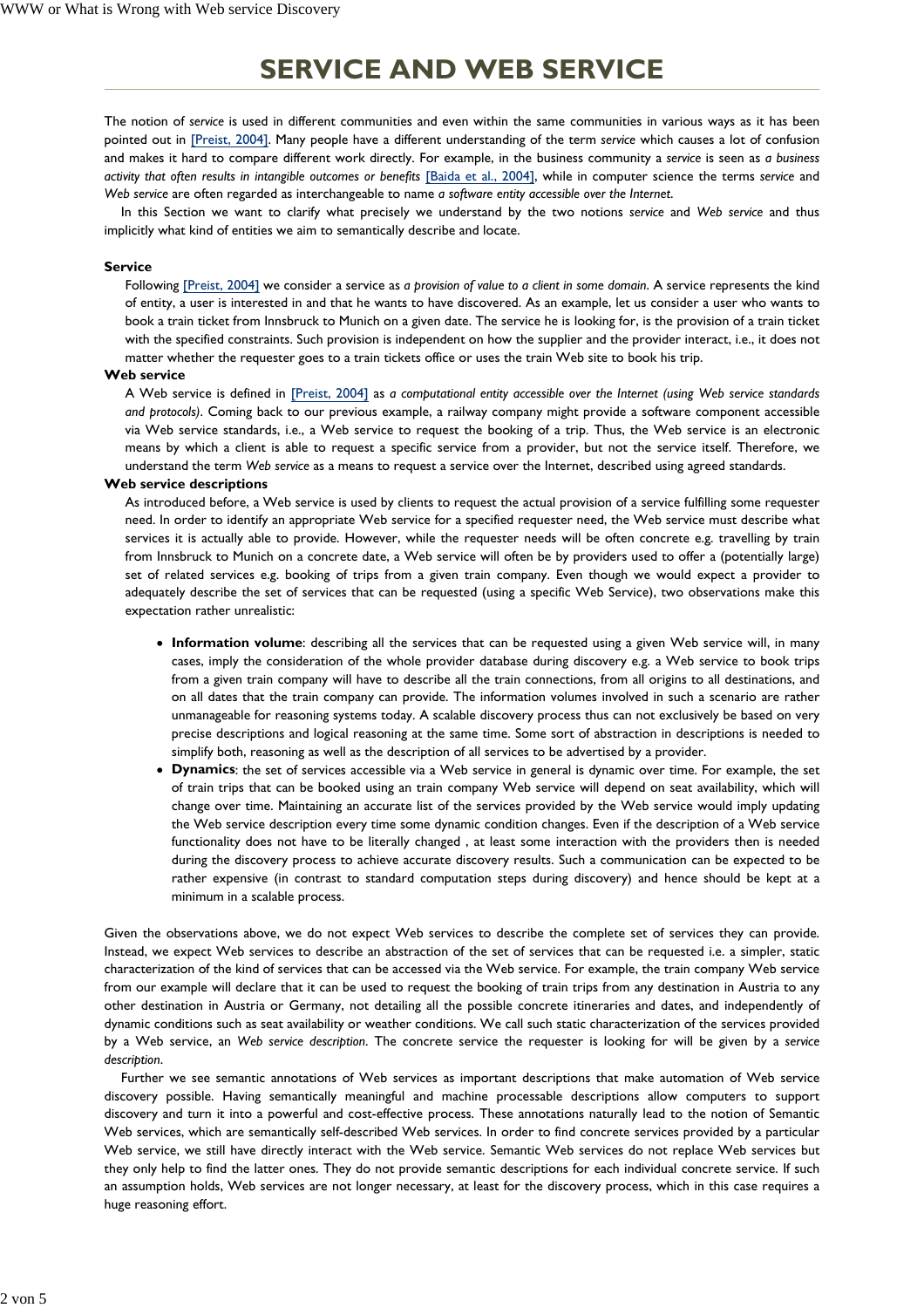### **EXAMPLE FOR SEMANTIC WEB SERVICE DISCOVERY**

To illustrate our position on discovery we use an example within the travelling domain. Assuming someone wants to buy a ticket for a trip from Innsbruck to Munich on the 30th of July 2005 at noon, with current Web service technology he would know about and consult the Web service of the Austrian railway company and query them if they have the particular transportation service available. The company might in turn offer a slightly different service, i.e. a train departing 12:35 and the customer agrees on that and the purchase is performed.

In our model of discovery a Web service provider does not duplicate the functionality of the Web service and describe all possible concrete services (i.e. all train schedules and prices), but only an abstraction of it. In the example chosen the provider would advertise to offer all passenger railway transportation services within Austria and some services between Austria and Germany. In order for the requester to find the Web service of the Austrian railway his concrete desire needs to be abstracted to a goal. The locations will be abstracted to countries and the timing information be dropped, resulting in an abstraction of the form "transportation service from Austria to Germany". With this goal the requestor is able to automatically find suitable Web service provider that may solve his desire. This process is called Web service discovery. The following process of interaction of a discovery engine with the single Web service providers to determine the subset of the relevant providers whose Web services actually are able to deliver the requested service is called service discovery and not in the scope of this paper.

### **CONCEPTUAL MODEL FOR THE DISCOVERY PROCESS**

Research in expert systems revealed an interesting pattern on how to relate explanations to given observations in a diagnosis task. In [Clancey, 1985] a pattern called *Heuristic Classification* (see Fig.1) has been extracted from an analysis of various rule-based expert systems for a diagnosis task. The pattern contains three subsequent inference steps that together form a complex diagnosis process:



**Figure 1.** Problem-solving pattern: Heuristic Classification

### **Abstraction.**

Abstraction is the process of translating concrete description of a case into features that can be used for classifying the case. For example, the name of a patient can be ignored when making a diagnosis, his precise age may be translated into an age class, and his precise body temperature may be translated into the finding "low fever". The process is about extracting classification relevant features from a concrete case description.

### **Matching.**

Matching is the process of inferring potential explanation, diagnoses, or classifications from the extracted features. It matches the abstracted case description with abstract categories describing potential solutions.

#### **Refinement.**

Refinement is the process of inferring a final diagnosis explaining the given findings. This process may include the acquisition of new features describing the given case. However, it is now the potential solution that guides the acquisition process of these features.

As the latest step indicates, the entire process can be executed in an iterative fashion. Instead of acquiring all potential findings an initial set can be used to derive intermediate potential explanation that can be further used to guide the next iteration of the process. We propose to use the problem-solving pattern *Heuristic Classification* as the underlying conceptual model for a clean and adequate definition of the process of discovery in the Semantic Web service domain. We believe that scalable and workable approach to discovery of services requested by client has to the same pattern.

The pattern *Heuristic Classification* can be applied for the definition of a discovery process in a natural way. The relation is illustrated in Fig. 2.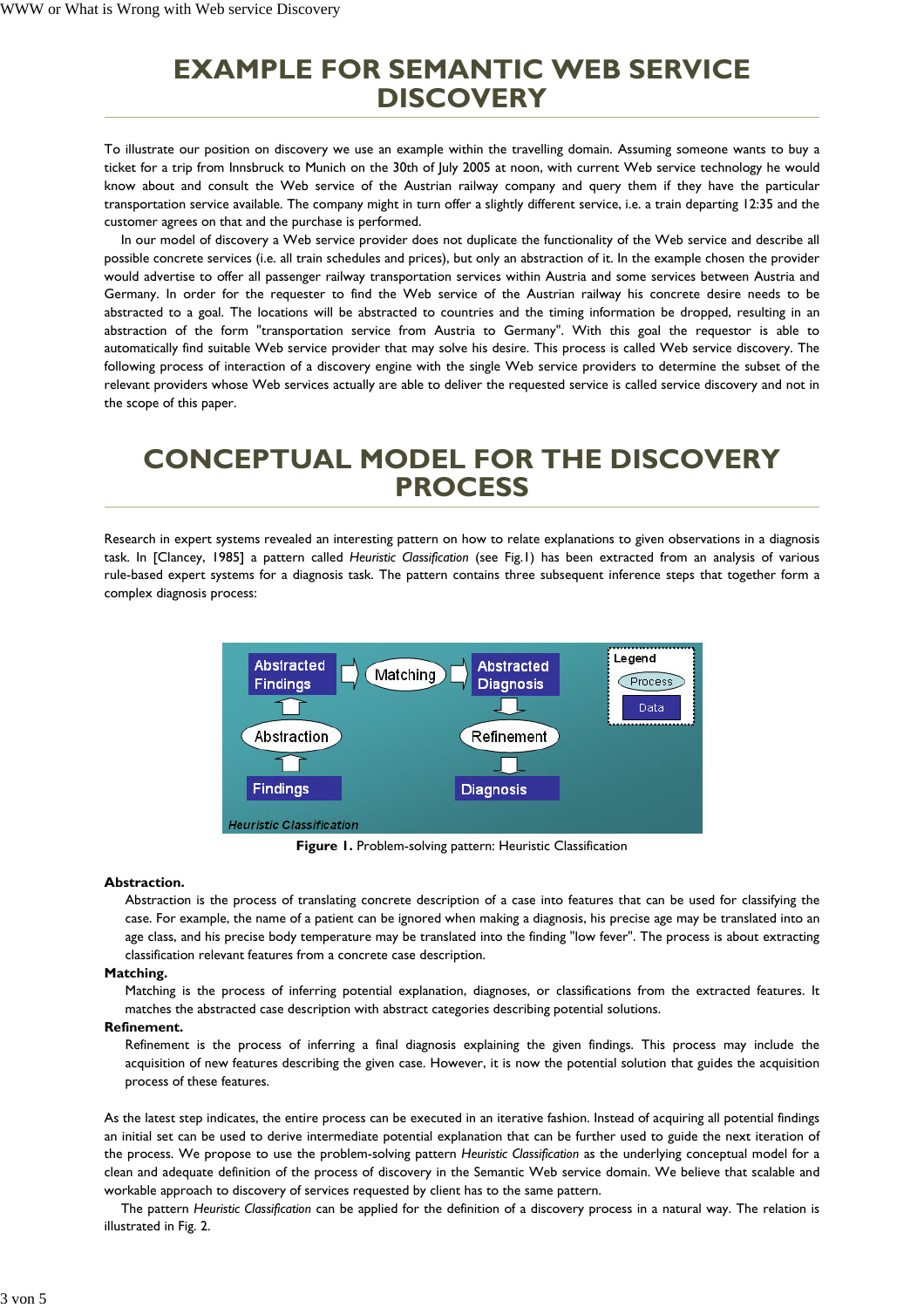#### **Abstracting goals from user desires: Goal Discovery**

Users may describe their desires in a very individual and specific way that makes immediate mapping with service descriptions very complicated. Therefore, each service discovery attempt requires a process where user expectations are mapped on more generic goal descriptions. Notice that this can be hidden by the fact that a discovery engine allows the user only to select from predefined goals. However, then it is simply the user who has to provide this mapping i.e. who has to translate his specific requirements and expectations into more generic goal descriptions. This step can be called *goal discovery* , i.e., the user or the discovery engine has to find a goal that describes (with different levels of accuracy) his requirements and desires. In the current literature on service and web service discovery this step is mostly neglected.An example of such a user desire would be to buy a train ticket from Innsbruck to Munich, on the 30th of July 2005 at leaving Innsbruck at noon.. It can be seen that this is a very concrete and detailed desire, while goals are intended to be generic and reusable, e.g. buy train tickets or buy train tickets in Europe. Therefore, a mapping from the user desire to generic goals becomes necessary.

#### **Matching Goals and Web services: Web service discovery.**

Web service discovery is based on matching abstracted goal descriptions with semantic annotations of web services. This discovery process can only happen on an ontological level, i.e., it can only rely on conceptual and reusable descriptions. For this, two processes are required: a) the concrete user input has to be generalized to more abstract goal descriptions, and b) concrete services and their descriptions have to be abstracted to the classes of services a web service can provide. We believe that this twofold abstraction is essential for lifting web service discovery on an ontological level that is the prerequisite for a scalable and workable solution for it.

#### **Refining the result of Web service Discovery to Services: Service Discovery**

Service discovery is based on the usage of web services for discovering actual services. Web service technology provides automated interfaces to the information provided by software artifacts that is needed to find, select, and eventually buy a real-world service or simply find the piece of information somebody is looking for. Service discovery requires strong mediation and wrapping, since the specific needs of a choreography of a web service have to be met in order to interoperate with it. Notice that automatization of service discovery defines significant higher requirements on mediation than web service discovery, as it also requires protocol and process mediation. In a sense, the role of web service discovery can be compared with the role of an internet search engine like Google, and service discovery with the process of extracting the actual information from the retrieved web sites.



**Figure 2.** A conceptual model for the discovery process

### **RELATED WORK AND SUMMARY OF POSITION**

The automatic discovery of services currently is a very popular research topic. Many approaches that address this topic in multi-agent systems or description logic based reasoning settings were proposed (cf.[Li and Horrocks, 2003], [Paolucci et al, 2002], [Benatallah et al, 2003], [Verma et al, 2004], [Sycara et al, 2002]). However they all failed to provide a viable solution to the discovery problem due to the lack of a clear conceptual model and an in our opinion incorrect interchangeable usage of service and Web service concepts. Service discovery and Web service discovery are intermixed, and complete and correct descriptions of the services are wrongly assumed. Furthermore, most of these approaches envision a logical reasoning mechanism over the huge set of service descriptions which we doubt to be efficient and scalable.

Our approach, on the other hand clearly distinguished between a service and a Web service. Services are concrete provision of value in a specific domain. Web services on the other hand are simply service discovery engines, providing the means to find services. Further we see semantic annotations of Web services, also known as Semantic Web services, as important descriptions that make automation of Web service discovery possible. They are not meant replace Web services, instead they can be seen as means to find the latter ones. In consequence, Semantic Web services help to find the right Web services, that are further used to find concrete services.

Based on all previous distinctions we have proposed a complete conceptual model for the automatic discovery of services inspired from the problem-solving method: *heuristic classification*. As part of this model, three distinct steps were identified: *goal discovery*, which is about abstracting user needs into abstract and reusable goals, *Web service discovery*, which is about matching an abstract goal against Web service descriptions, i.e. abstracted description of functionality and finally *service discovery*, which is about using Web service technology to agree with a provider on a concrete service that is to be delivered.